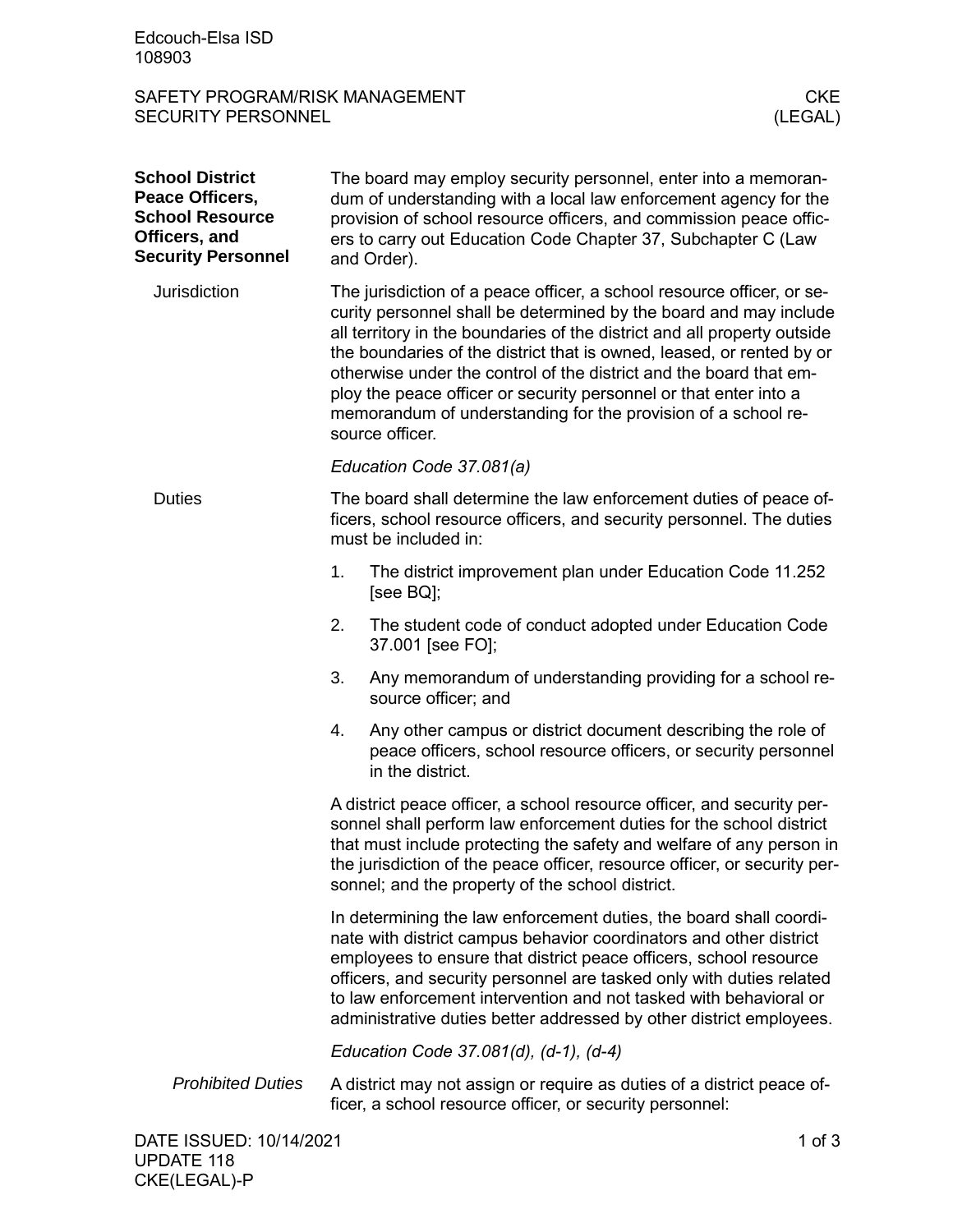## SAFETY PROGRAM/RISK MANAGEMENT<br>SECURITY PERSONNEL (LEGAL) SECURITY PERSONNEL

|                                                        |                                   | 1.                                                                                                                                                                                                                                                                                                                                                  | Routine student discipline or school administrative tasks; or                                                                                                               |  |  |
|--------------------------------------------------------|-----------------------------------|-----------------------------------------------------------------------------------------------------------------------------------------------------------------------------------------------------------------------------------------------------------------------------------------------------------------------------------------------------|-----------------------------------------------------------------------------------------------------------------------------------------------------------------------------|--|--|
|                                                        |                                   | 2.                                                                                                                                                                                                                                                                                                                                                  | Contact with students unrelated to the law enforcement duties<br>of the peace officer, resource officer, or security personnel.                                             |  |  |
|                                                        |                                   | This provision does not prohibit a district peace officer, a school re-<br>source officer, or security personnel from informal contact with a<br>student unrelated to:                                                                                                                                                                              |                                                                                                                                                                             |  |  |
|                                                        |                                   | 1.                                                                                                                                                                                                                                                                                                                                                  | The assigned duties of the officer or security personnel; or                                                                                                                |  |  |
|                                                        |                                   | 2.                                                                                                                                                                                                                                                                                                                                                  | An incident involving student behavior or law enforcement.                                                                                                                  |  |  |
|                                                        |                                   | Education Code 37.081(d-2), (d-3)                                                                                                                                                                                                                                                                                                                   |                                                                                                                                                                             |  |  |
| <b>Refusal or Removal</b><br>from District<br>Property |                                   | A school resource officer or district peace officer may refuse to al-<br>low a person to enter on or may eject a person from property under<br>the district's control in accordance with Education Code 37.105.<br>Education Code 37.105(a); 19 TAC 103.1207 [See GKA]                                                                              |                                                                                                                                                                             |  |  |
|                                                        | Weapons                           |                                                                                                                                                                                                                                                                                                                                                     | If a board authorizes a person employed as security personnel to<br>carry a weapon, the person must be a commissioned peace officer.<br>Education Code 37.081(a) [See CKEA] |  |  |
|                                                        | Training                          | A district peace officer or school resource officer shall complete an<br>active shooter response training program approved by the Texas<br>Commission on Law Enforcement (TCOLE).                                                                                                                                                                   |                                                                                                                                                                             |  |  |
|                                                        |                                   | A district that commissions a school district peace officer or at<br>which a school resource officer provides law enforcement shall<br>adopt a policy requiring the officer to complete the education and<br>training program required by Occupations Code 1701.263.                                                                                |                                                                                                                                                                             |  |  |
|                                                        |                                   | Education Code 37.0812                                                                                                                                                                                                                                                                                                                              |                                                                                                                                                                             |  |  |
|                                                        |                                   | School district peace officers or school resource officers providing<br>law enforcement services at a district must obtain a school-based<br>law enforcement proficiency certificate within 180 days of the of-<br>ficer's commission or placement in the district or campus of the dis-<br>trict. 37 TAC 218.3(d)(5); Occupations Code 1701.263(b) |                                                                                                                                                                             |  |  |
|                                                        | <b>Immunity from</b><br>Liability | "Retired peace officer" has the meaning assigned by Occupations<br>Code 1701.3161.                                                                                                                                                                                                                                                                  |                                                                                                                                                                             |  |  |
|                                                        |                                   | "Security personnel" includes:                                                                                                                                                                                                                                                                                                                      |                                                                                                                                                                             |  |  |
|                                                        |                                   | 1.                                                                                                                                                                                                                                                                                                                                                  | A school district peace officer;                                                                                                                                            |  |  |
|                                                        |                                   | 2.                                                                                                                                                                                                                                                                                                                                                  | A school marshal;                                                                                                                                                           |  |  |
|                                                        |                                   | 3.                                                                                                                                                                                                                                                                                                                                                  | A school resource officer; and                                                                                                                                              |  |  |
|                                                        |                                   |                                                                                                                                                                                                                                                                                                                                                     |                                                                                                                                                                             |  |  |